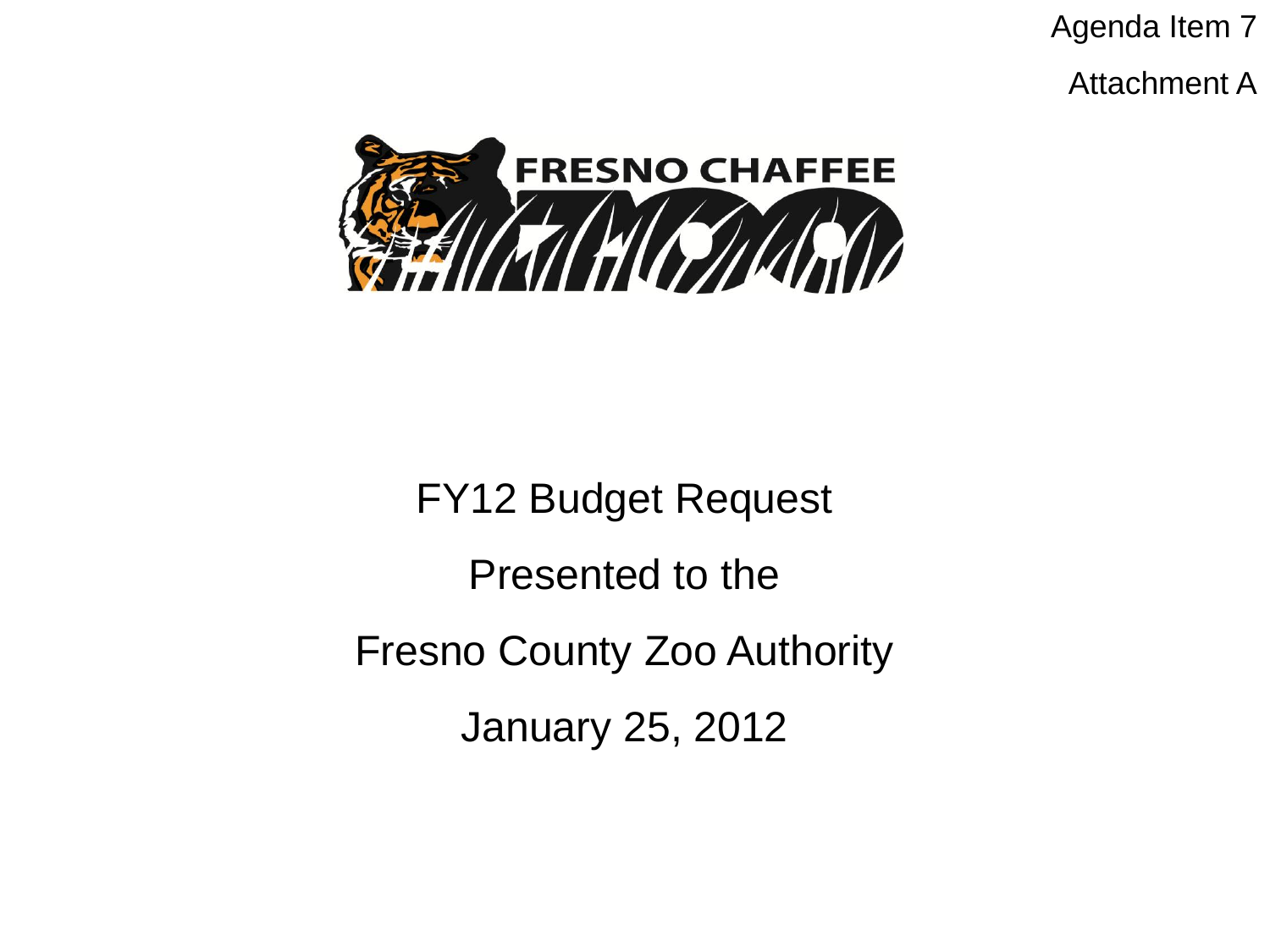### **Planning Assumptions**

## **Attendance**

- 2012 attendance of 520,000 (6.7% increase over 2011 projected attendance).
- 2011 budget assumed 443,000 visitors .
- 2011 attendance was 511,788.
	- Historical attendance figures:
		- $2010 443,251$
		- $2009 418,285$
		- $\cdot$  2008 429,272
		- 2007 398,820
- Cobra opening spring 2012.
- Sea Lion Cove opening fall 2012.
- Seasonal extended hours will continue.
- Wells Fargo Wednesdays ends August 2012. Working with Wells Fargo to renew promotion.
- Stingray Bay increases \$1 for the general public (from \$1 to \$2) and remains free for members.
- Admission prices will not change from current pricing.
- Membership prices will not change from current pricing.



# **Annual Attendance**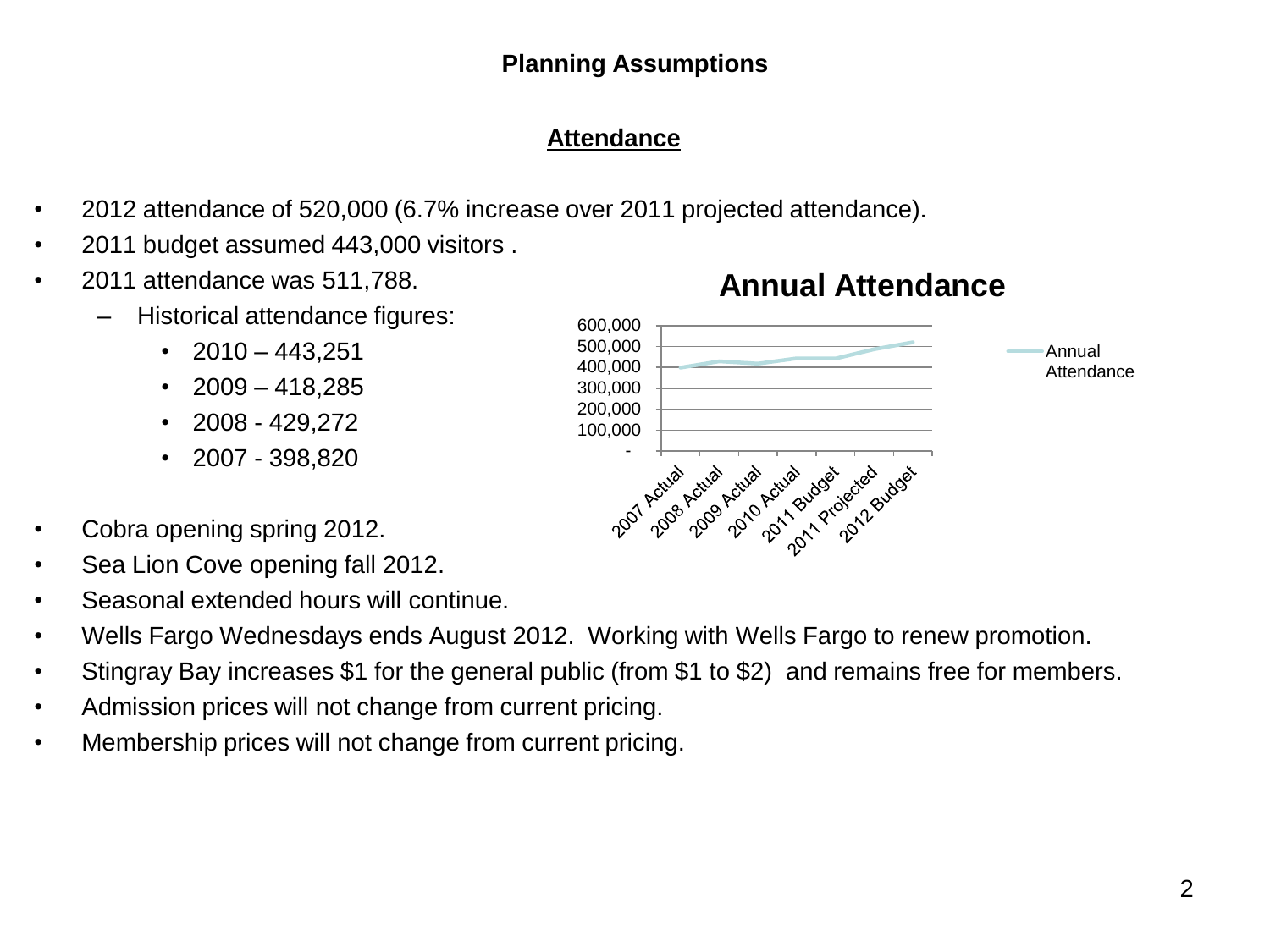#### **Revenue**

| <b>Admission Revenue:</b>  |             |                 |        |
|----------------------------|-------------|-----------------|--------|
| 2012 Revenue:              | \$1,721,600 | Per Cap:        | \$3.31 |
| 2011 Projected:            | \$1,614,365 | Per Cap: \$3.31 |        |
| <b>Concession Revenue:</b> |             |                 |        |
| 2012 Revenue:              | \$234,000   | Per Cap: \$0.45 |        |
| 2011 Projected:            | \$219,315   | Per Cap: \$0.45 |        |
| Gift Shop:                 |             |                 |        |
| 2012 Revenue:              | \$202,800   | Per Cap: \$0.39 |        |
| 2011 Projected:            | \$192,434   | Per Cap: \$0.39 |        |
| Giraffe Feeding:           |             |                 |        |
| 2012 Revenue: \$109,200    |             | Per Cap:        | \$0.21 |
| 2011 Projected: \$105,550  |             | Per Cap:        | \$0.22 |

- Grants/Fundraising: 2012: \$200,000 included for Sea Lion Exhibit and Africa.
- Membership: Assumes 10,587 paid members @ 12/31/11 with 4% growth in 2012.
- Stingray Bay: General

| 2012 Revenue: \$264,290   | Per Cap: \$0.50 |  |
|---------------------------|-----------------|--|
| 2011 Projected: \$165,443 | Per Cap: \$0.34 |  |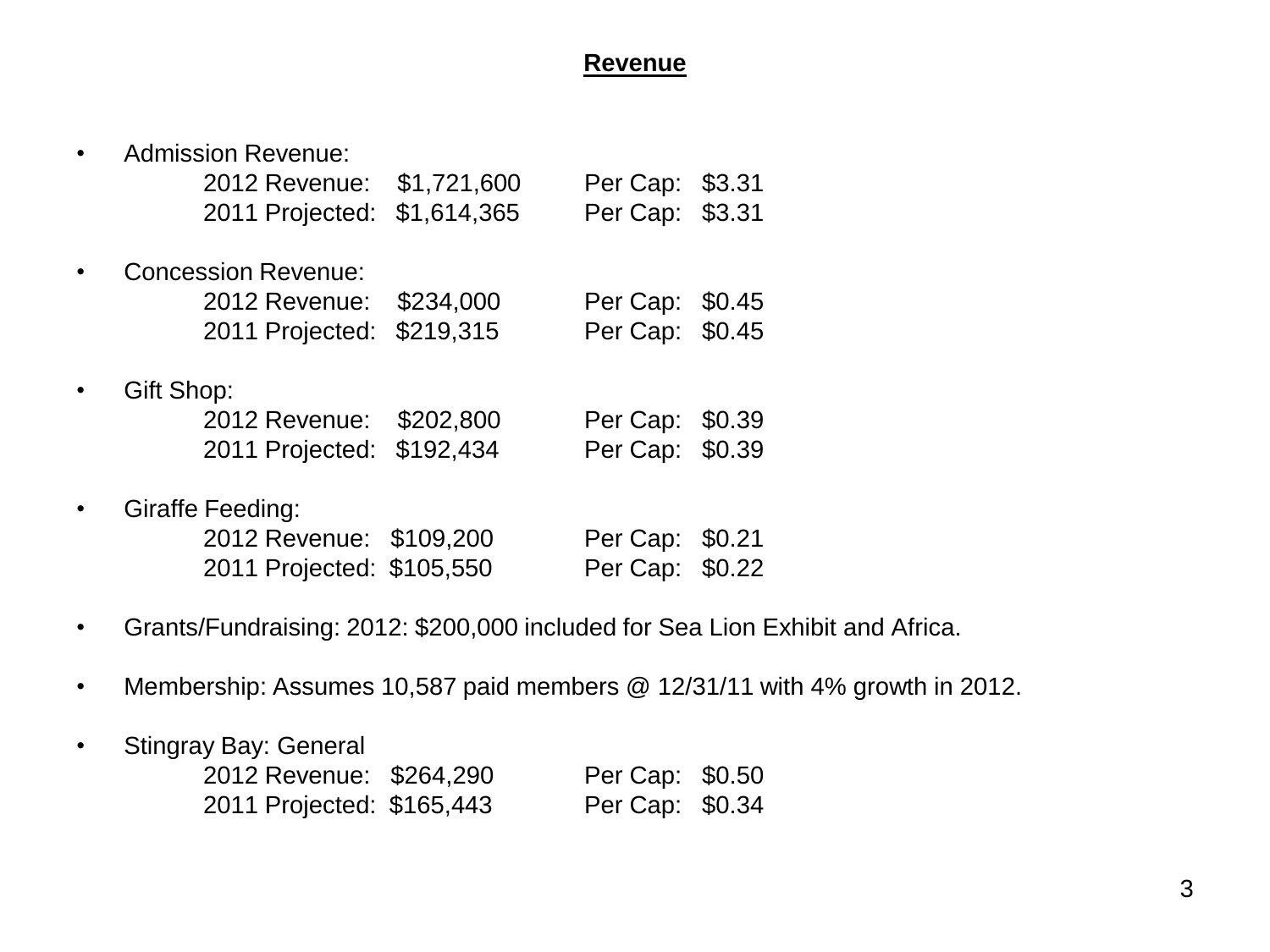#### **Expenses**

- Overall operating expenses increased \$182,647, an increase of 2.4%. Operating expenses increased \$161,050 (5.3%) and personnel expenses increased \$21,597 (0.5%).
- Sea Lion Cove (6 months of expenses):
	- Animal Feed: \$10,000
	- Equipment: \$10,000
	- Diving Maintenance/Training: \$10,000
	- Supplies: \$5,000 (salt, ozone, filtration material)
	- Utilities: \$60,000
- Specialized Services:
	- Human Resource Consultant\*: \$80,000
	- Fundraising Consultant\*: \$40,000

\* Human Resource and Fundraising Consultants are both in place of paid staff positions. Realized savings of approximately \$25,000 to personnel expenses.

- Supplies:
	- Display and Exhibit Supplies: \$11,000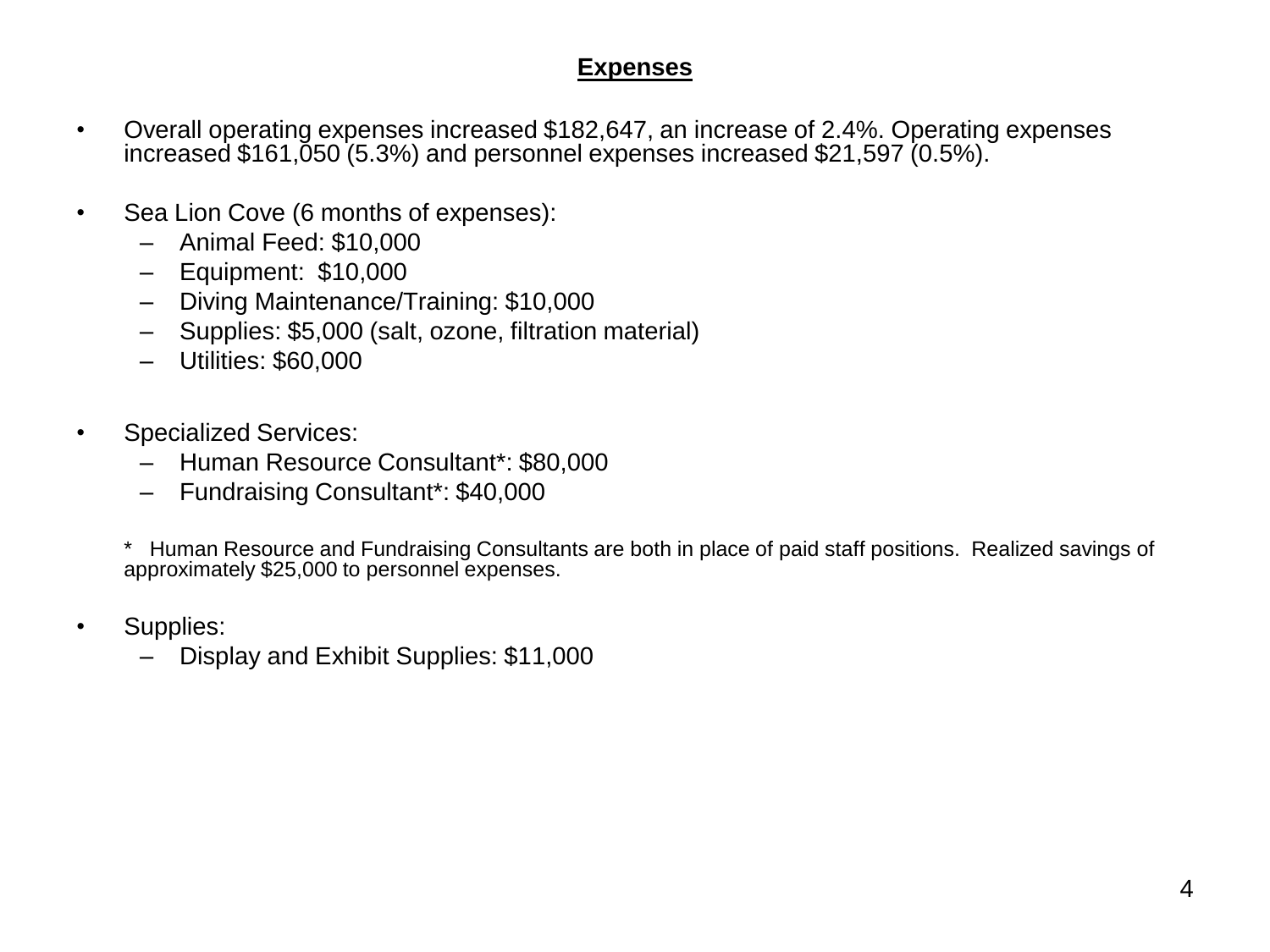#### **Personnel**

- 2012 Salaries and Benefits: 59.2% of total operating expenses compared to industry benchmark of 58% - 63%. 2011 budget was 60.4% and projected year-end is 58.1%.
- 2012 benefits (insurance, retirement, payroll taxes and workers' compensation) is 33.9% of total salaries. 2011 budget was 31.5% and projected year-end is 29.8**%**.
- 2012 health insurance premiums were projected to increase 12%. Management went to market with the goal of reducing health insurance premiums without significantly impacting benefits. A plan was selected that will save the organization approximately \$100,000 while providing similar benefits to staff.
- Other benefits, excluding health insurance and workers' comp, are expected to increase slightly over 2011 rates and have very little impact on the budget.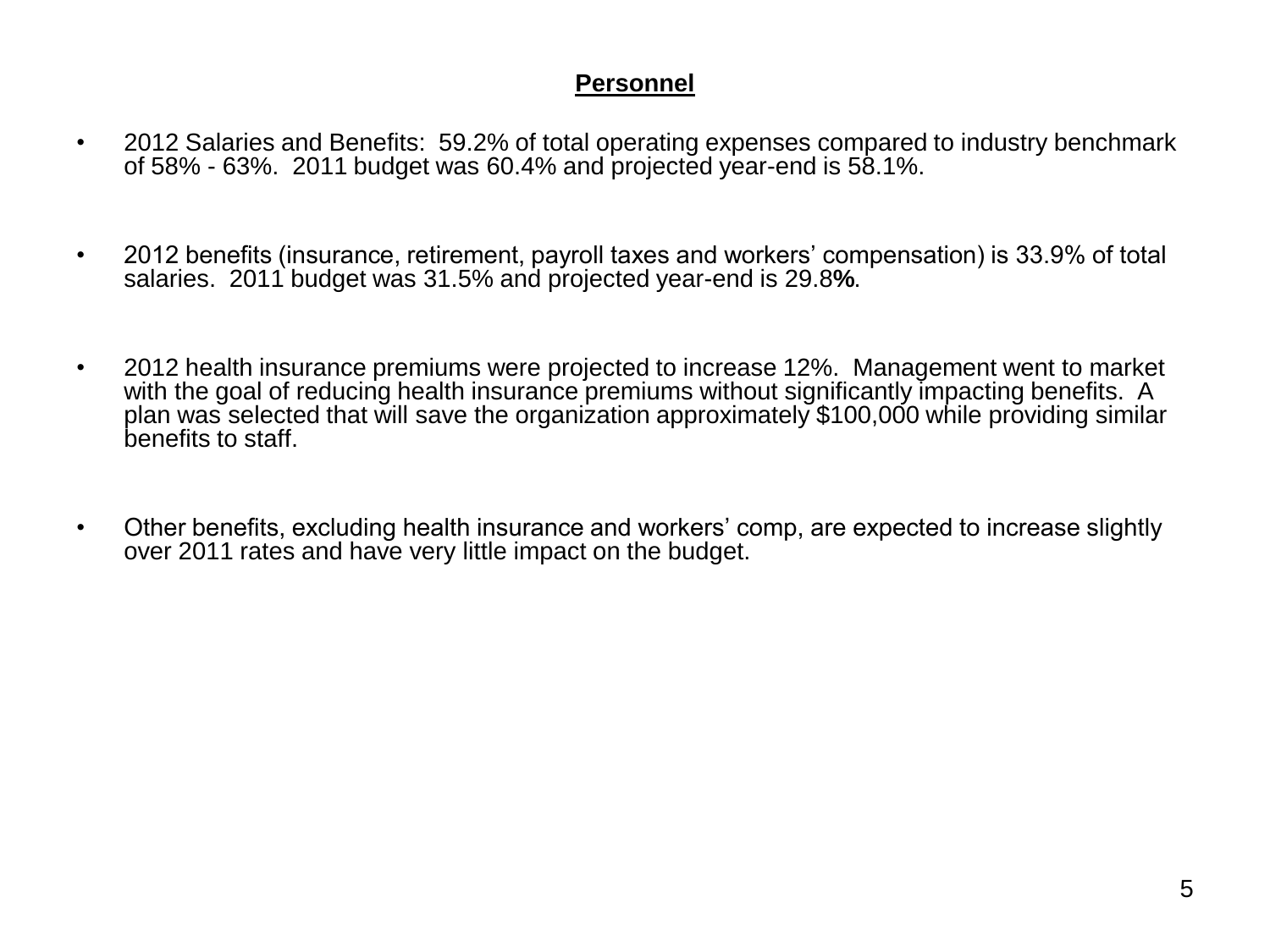#### **Personnel**

- Eliminated Positions:
	- Maintenance Manager
	- Zookeeper Assistant (created to assist department until Vet position was filled)
- New Positions:
	- 2 Keepers (full-time, Sea Lion Cove)
	- 1 Lead Keeper (full-time, Sea Lion Cove)
	- 1 Custodian (part-time, Sea Lion Cove)
	- 2 positions in Education changing from part-time to full-time
		- One of the position is for Sea Lion Cove
	- 1 position in Administration returning to full-time
- Positions on hold (positions in budget with no salary or benefits):
	- Director of Facilities
	- Human Resources Manager (currently outsourced, expense in Specialized Services)
	- Director of Development (Fundraising consultant expense in Specialized Services)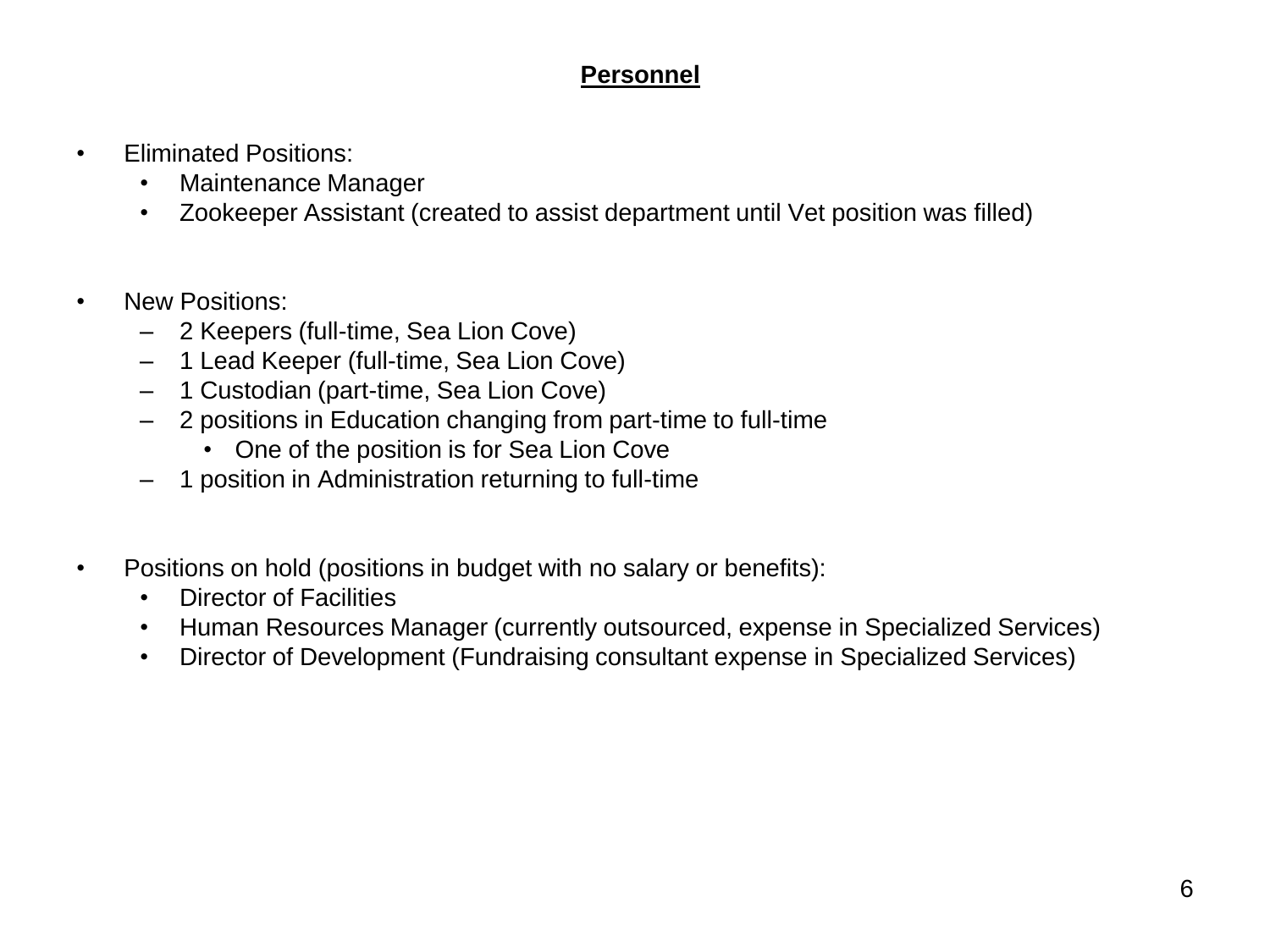#### **Measure Z**

- Measure Z Operating Support Request: 2012 request: \$3,449,880 2011 request: \$3,145,588 Increase: \$ 304,292
- 2010\* Measure Z Operating: Zoo Authority receipts of \$3,088,950 The Zoo submitted claims for \$2,499,399 2010\* excess funds available: \$589,551
- 2011\* Measure Z Operating Revenue: Zoo Authority projected receipts of \$3,308,884 The Zoo is projecting to submitted claims for \$2,937,020 2011\* projected excess funds available: \$371,864

\*January – December (Zoo's fiscal year)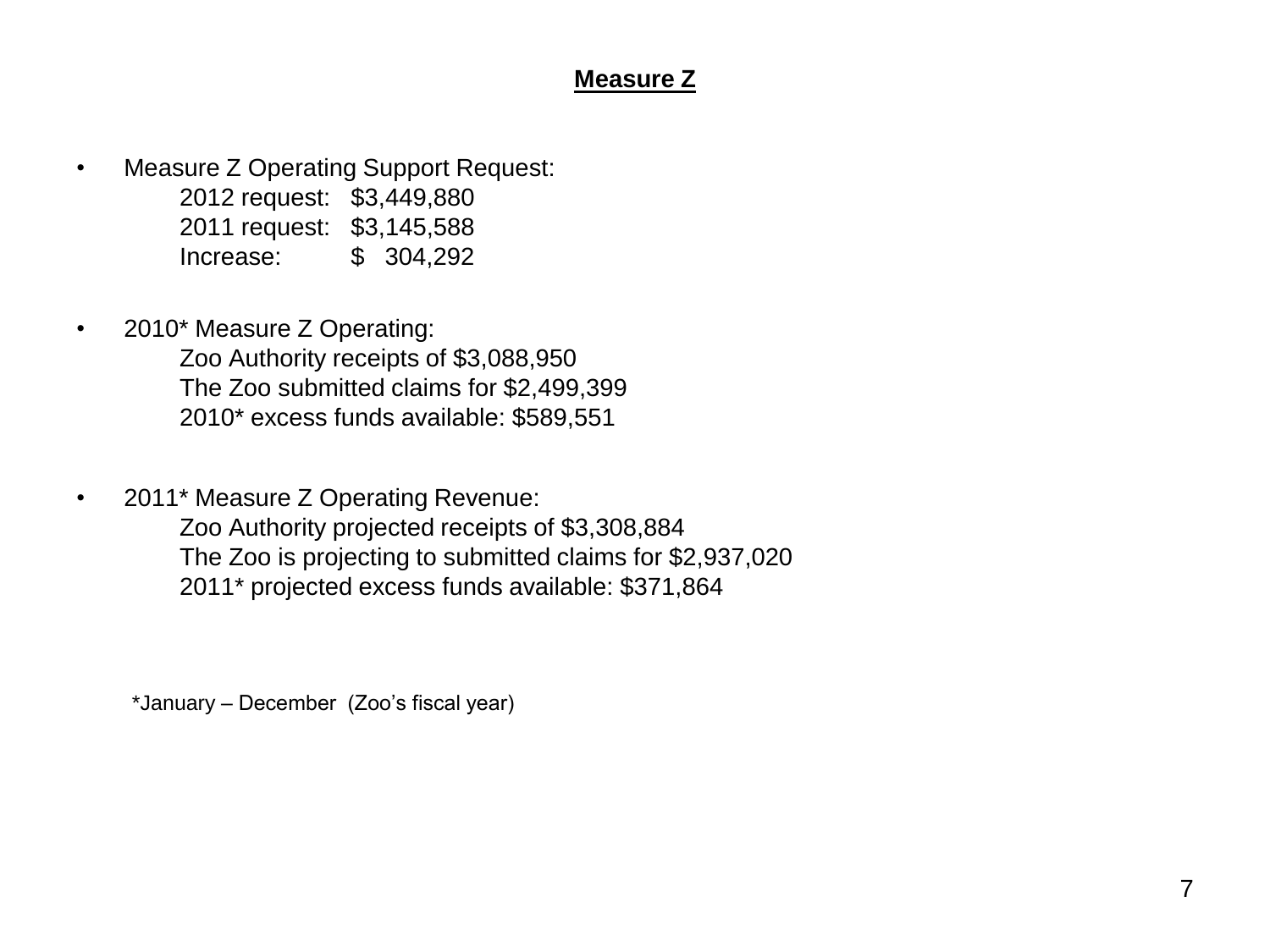#### **Measure Z**

- 2012 Measure Z Operating Support: \$3,449,880
	- Personnel Expenses: Animal \$1,596,523 Education **\$ 690,258** Maintenance \$ 650,015 Visitor Services  $$512,964$ • Operating Expenses: Bank Fees \$ 120

• Measure Z Capital Support: \$595,120 (all expenditures will be capitalized per FCZ policy)

| $\bullet$ | <b>Otters</b>                              |   | \$200,000 |
|-----------|--------------------------------------------|---|-----------|
|           | Digital X-Ray System                       |   | \$125,000 |
|           | <b>Exploration Station</b>                 |   | \$100,000 |
|           | <b>Tropical Treasures</b>                  |   | \$100,000 |
|           | <b>Miscellaneous</b>                       | S | 50,000    |
|           | Animal Acquisition/Transportation \$20,000 |   |           |
|           | <b>Bank Fees</b>                           |   | 120       |

• Expected 2012 Measure Z Funding (excluding interest):

|           | 2012 FCZ           | 2011/12 Zoo Authority       |
|-----------|--------------------|-----------------------------|
|           | Projected Revenue* | <b>Projected Revenue **</b> |
| Capital   | \$6,618,763        | \$6,276,560                 |
| Operating | \$3,308,884        | \$3,137,810                 |
| Admin Fee | \$202,605          | 192,130                     |
|           | \$10,130,252       | \$9,606,500                 |

\* Fresno Chaffee Zoo 2012 projection based on January – December fiscal year (January – October 2011 actual and November - December 2011 projection).

\*\* Zoo Authority projection based on July – June budget. July – October 2011 is \$300,412, (9.72 %) ahead of revenue projection.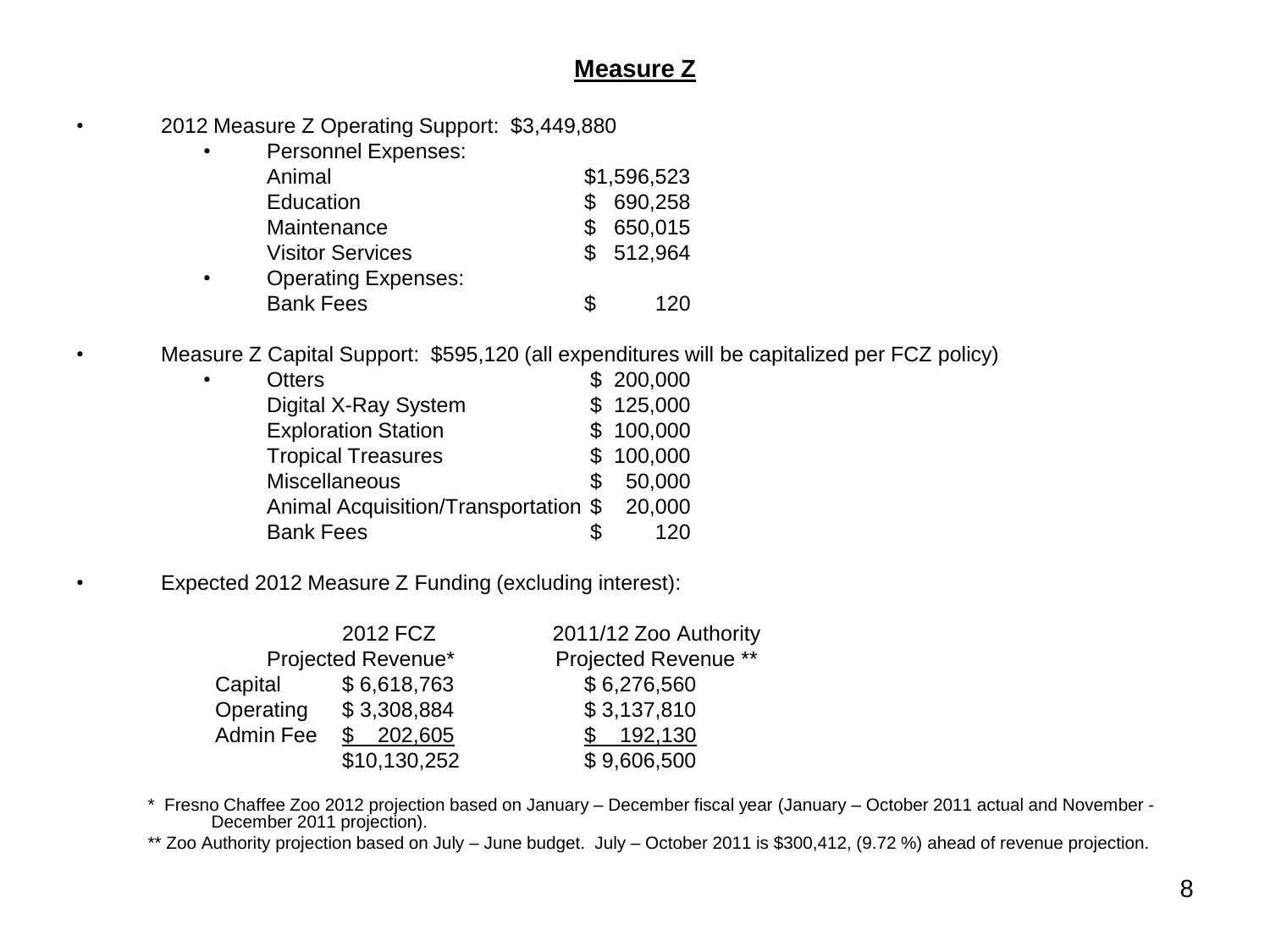#### **Budget Comparison by Department**

|                                         |                | FY12          | FY11              |                         |            | <b>FY10</b>       |                                                                                                      |
|-----------------------------------------|----------------|---------------|-------------------|-------------------------|------------|-------------------|------------------------------------------------------------------------------------------------------|
|                                         |                | <b>Budget</b> | <b>Budget</b>     |                         | Variance   | Audited           | <b>Notes</b>                                                                                         |
| Administration                          |                |               |                   |                         |            |                   |                                                                                                      |
| Revenue                                 |                |               |                   |                         |            |                   |                                                                                                      |
| Self Generated                          | \$             | 675,570       | \$<br>613,330     | \$                      | 62,240     | \$<br>1,318,076   |                                                                                                      |
| Other                                   | \$             | 4,095,000     | \$<br>3,830,708   | $\mathfrak{S}$          | 264,292    | \$                | 3,724,872 2012 - Measure Z Operating (\$3,449,880), Measure Z Capital (\$625,120)                    |
| Expenses                                |                |               |                   | $\mathbf{r}_\mathsf{S}$ |            |                   |                                                                                                      |
| Personnel                               | \$             | 613,767       | \$<br>671,809     | \$                      | (58, 042)  | \$                | 600,095 2012 - HR position on hold (\$0 in Personnel budget, \$80,000 in Operating expenses)         |
| <b>Operating Expenses</b>               | \$             | 957,540       | \$<br>856,490     | \$                      | 101,050    | \$                | 802,776 2012 - HR Consultant (\$80,000), Utilites (\$60,000) for 6 months of Sea Lion Cove           |
| Depreciation                            | \$             | 232,656       | \$<br>233,417     | \$                      | (761)      | \$                | 153,629 2012 - Sea Lion Cove not included                                                            |
| Capital                                 | \$             | 150,000       | \$<br>100,000     | \$                      | 50,000     | \$<br>316,780     |                                                                                                      |
| <b>Net</b>                              | \$             | 2,816,607     | \$<br>2,582,322   | \$                      | 234,285    | \$<br>3,169,668   |                                                                                                      |
|                                         |                |               |                   |                         |            |                   |                                                                                                      |
| Animal                                  |                |               |                   |                         |            |                   |                                                                                                      |
| Revenue                                 | \$             |               | \$                | \$                      |            | \$                |                                                                                                      |
| Personnel                               | \$             | 1,596,523     | \$<br>1,603,882   | \$                      | (7, 359)   | \$                | 1,396,938 2012 - 2 new Zookeepers, 1 new Lead Zookeeper                                              |
| <b>Operating Expenses</b>               | \$             | 478,580       | \$<br>427,264     | \$                      | 51,316     | \$                | 401,543 2012 - Sea Lion Cove: Food (\$10,000), Equipment (\$10,000), Supplies (\$5,000),             |
| <b>Net</b>                              | \$             | (2,075,103)   | \$<br>(2,031,146) | \$                      | 43,957     | \$<br>(1,798,481) | Diving training/contract (\$10,000), Display and Exhibit Supplies (\$11,000)                         |
|                                         |                |               |                   |                         |            |                   |                                                                                                      |
| Education                               |                |               |                   |                         |            |                   |                                                                                                      |
| Revenue                                 | \$             | 438,965       | \$<br>306,760     | \$                      | 132,205    | \$<br>302,799     |                                                                                                      |
| Personnel                               | \$             | 690,258       | \$<br>578,910     | \$                      | 111,348    | \$                | 520,265 2012 - 2 positions moving to Full-Time, Giraffe Feeding Service Aides from Animal Department |
| <b>Operating Expenses</b>               | \$             | 106,486       | \$<br>135,025     | \$                      | (28, 539)  | \$<br>110,985     |                                                                                                      |
| <b>Net</b>                              | \$             | (357, 779)    | \$<br>(407, 175)  | \$                      | 49,396     | \$<br>(328, 451)  |                                                                                                      |
|                                         |                |               |                   |                         |            |                   |                                                                                                      |
| Maintenance/Horticulture                |                |               |                   |                         |            |                   |                                                                                                      |
| Revenue                                 | \$             |               | \$                | \$                      |            | \$                |                                                                                                      |
| Personnel                               | \$             | 650,015       | \$<br>661,660     | \$                      | (11, 645)  | \$<br>582,086     |                                                                                                      |
| <b>Operating Expenses</b>               | $\mathfrak{s}$ | 362,900       | \$<br>358,825     | \$                      | 4,075      | \$<br>294,305     |                                                                                                      |
| Net                                     | \$             | (1,012,915)   | \$<br>(1,020,485) | \$                      | (7,570)    | \$<br>(876, 391)  |                                                                                                      |
|                                         |                |               |                   |                         |            |                   |                                                                                                      |
| Marketing/Membership/Development/Events |                |               |                   |                         |            |                   |                                                                                                      |
| Revenue                                 | \$             | 1,440,570     | \$<br>1,732,900   | \$                      | (292, 330) | \$                | 1,271,768 2012 - \$200,000 for Sea Lion Cove (\$500,000 in 2011)                                     |
| Personnel                               | \$             | 376,555       | \$<br>409,033     | \$                      | (32, 478)  | \$<br>308,334     |                                                                                                      |
| <b>Operating Expenses</b>               | \$             | 701,015       | \$<br>653,981     | \$                      | 47,034     | \$                | 634,608 2012 - Fundraising Consultant (\$40,000)                                                     |
| Net                                     | \$             | 363,000       | \$<br>669,886     | \$                      | (306, 886) | \$<br>328,826     |                                                                                                      |
|                                         |                |               |                   |                         |            |                   |                                                                                                      |
| <b>Veterinary Services</b>              |                |               |                   |                         |            |                   |                                                                                                      |
| Revenue                                 | \$             |               | \$                | \$                      |            | \$                |                                                                                                      |
| Personnel                               | \$             | 206,718       | \$<br>199,390     | \$                      | 7,328      | \$<br>154,684     |                                                                                                      |
| <b>Operating Expenses</b>               | \$             | 82,600        | \$<br>85,500      | \$                      | (2,900)    | \$<br>78,621      |                                                                                                      |
| Net                                     | \$             | (289, 318)    | \$<br>(284, 890)  | \$                      | (4, 428)   | \$<br>(233, 305)  |                                                                                                      |
|                                         |                |               |                   |                         |            |                   |                                                                                                      |
| Visitor Service and Security            |                |               |                   |                         |            |                   |                                                                                                      |
| Revenue                                 | \$             | 1,830,800     | \$<br>1,546,070   | \$                      | 284,730    | \$<br>1,536,061   |                                                                                                      |
| Personnel                               | \$             | 512,964       | \$<br>500,519     | \$                      | 12,445     | \$<br>430,521     |                                                                                                      |
| <b>Operating Expenses</b>               | \$             | 277,255       | \$<br>287,480     | \$                      | (10, 225)  | \$<br>266,105     |                                                                                                      |
| <b>Net</b>                              | \$             | 1,040,581     | \$<br>758,071     | \$                      | 282,510    | \$<br>839,435     |                                                                                                      |
|                                         |                |               |                   |                         |            |                   |                                                                                                      |
|                                         |                |               |                   |                         |            |                   |                                                                                                      |
| Revenue                                 | \$             | 8,280,905     | \$<br>7,529,768   | \$                      | 751,137    | \$<br>8,153,576   |                                                                                                      |
| <b>Capital Fundraising</b>              | \$             | 200,000       | \$<br>500,000     | \$                      | (300,000)  | \$                |                                                                                                      |
| Personnel                               | \$             | 4,646,800     | \$<br>4,625,203   | \$                      | 21,597     | \$<br>3,992,923   |                                                                                                      |
| Operating                               | \$             | 3,199,032     | \$<br>3,037,982   | \$                      | 161,050    | \$<br>2,742,572   |                                                                                                      |
| <b>Capital Expenses</b>                 | \$             | 150,000       | \$<br>100,000     | \$                      | 50,000     | \$<br>316,780     | 9                                                                                                    |
| Net                                     | \$             | 485.073       | \$<br>266,583     | \$                      | 218,490    | \$<br>1,101,301   |                                                                                                      |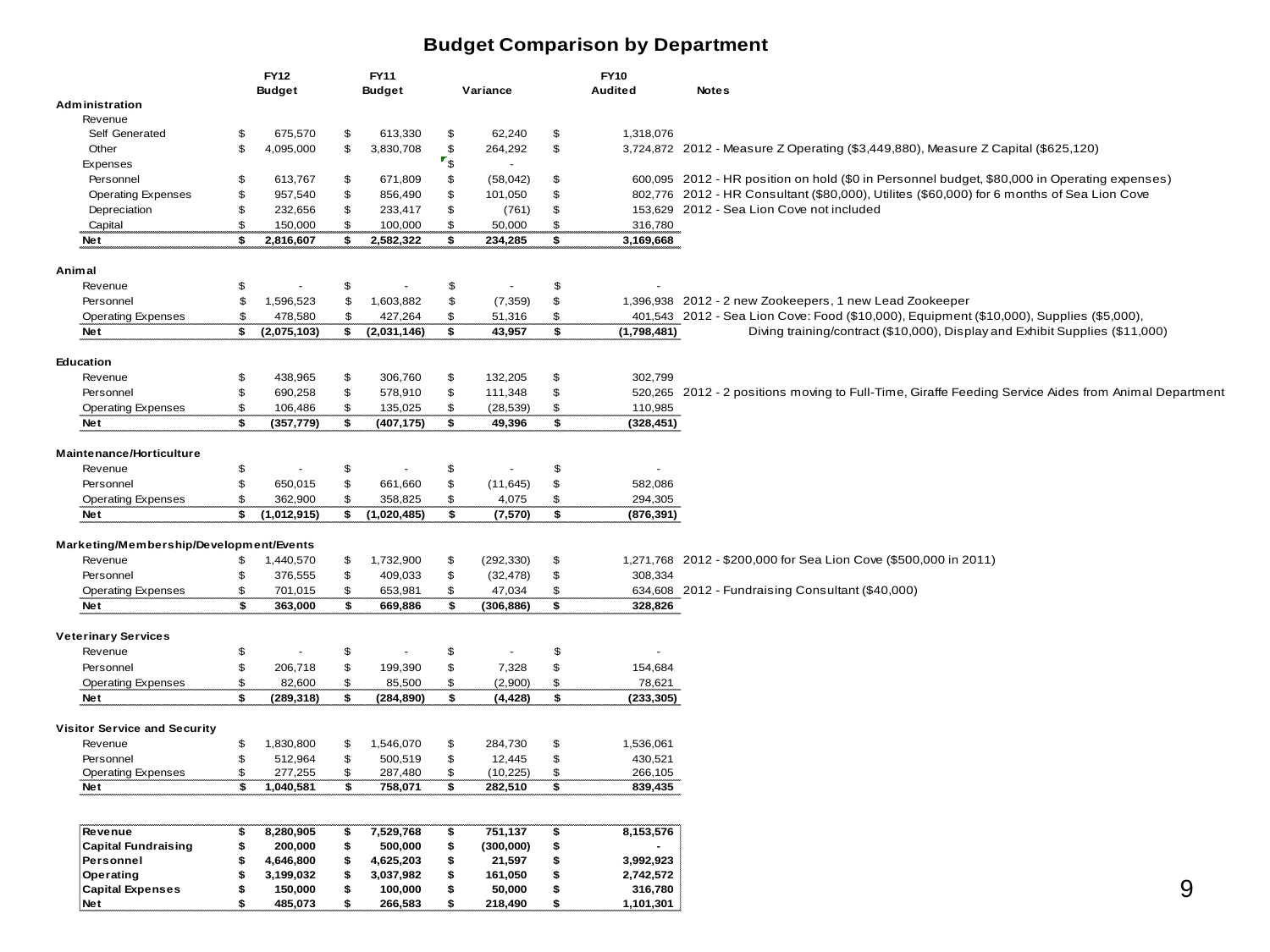### **Fresno's Chaffee Zoo Corporation Income Statement**

|                                     | <b>FY12</b><br><b>Budget</b> | <b>FY11</b><br><b>Budget</b> | <b>FY11</b><br>Projected | <b>FY11</b><br>@11/29/11 | <b>FY10</b><br>Audited   |
|-------------------------------------|------------------------------|------------------------------|--------------------------|--------------------------|--------------------------|
| <b>REVENUE</b>                      |                              |                              |                          |                          |                          |
| <b>Self Generated Revenue</b>       |                              |                              |                          |                          |                          |
| Admissions                          | \$1,721,600                  | \$1,472,530                  | \$1,614,365              | \$1,569,029              | \$1,453,742              |
| Adopt an Animal                     | \$25,000                     | \$25,000                     | \$25,000                 | \$20,878                 | \$23,756                 |
| Board Designated for Endowment      | \$50,000                     | \$50,000                     | \$63,984                 | \$63,984                 | \$145,868                |
| Education                           | \$174,675                    | \$150,935                    | \$153,435                | \$152,617                | \$146,948                |
| Food Services                       | \$234,000                    | \$168,340                    | \$219,315                | \$207,316                | \$226,325                |
| Gift Shop                           | \$202,800                    | \$190,490                    | \$192,434                | \$179,463                | \$197,374                |
| Giraffe Feeding                     | \$109,200                    | \$79,740                     | \$105,550                | \$105,941                | \$82,319                 |
| Grants/Fundraising                  | \$277,920                    | \$635,700                    | \$89,333                 | \$63,664                 | \$161,319                |
| Group Event/Facility Rental         | \$110,000                    | \$120,000                    | \$100,000                | \$87,983                 | \$108,408                |
| Interest Income                     | \$220,000                    | \$242,000                    | \$220,000                | \$133,511                | \$211,752                |
| <b>Investment</b> Income            | \$0                          | \$0                          | \$0                      | (\$167,780)              | \$668,647                |
| Membership                          | \$604,250                    | \$590,000                    | \$590,000                | \$507,493                | \$580,911                |
| <b>Special Events</b>               | \$373,400                    | \$306,000                    | \$356,413                | \$300,863                | \$250,794                |
| Stingray Exhibit                    | \$264,290                    | \$155,825                    | \$165,443                | \$164,792                | \$155,813                |
| Other                               | \$18,770                     | \$12,500                     | \$16,700                 | \$16,041                 | \$14,728                 |
| <b>Total Self Generated Revenue</b> | \$4,385,905                  | \$4,199,060                  | \$3,911,972              | \$3,405,796              | \$4,428,704              |
| City of Fresno                      | \$0                          | \$0                          | \$0                      | \$0                      | \$240,000                |
| Measure Z-Capital Funds             | \$645,120                    | \$685,120                    | \$2,073,541              | \$2,073,541              | \$985,473                |
| Measure Z Operating Funds           | \$3,449,880                  | \$3,145,588                  | \$2,947,150              | \$2,308,456              | \$2,499,399              |
| <b>TOTAL REVENUE</b>                | \$8,480,905                  | \$8,029,768                  | \$8,932,663              | \$7,787,793              | $\overline{\$8,153,575}$ |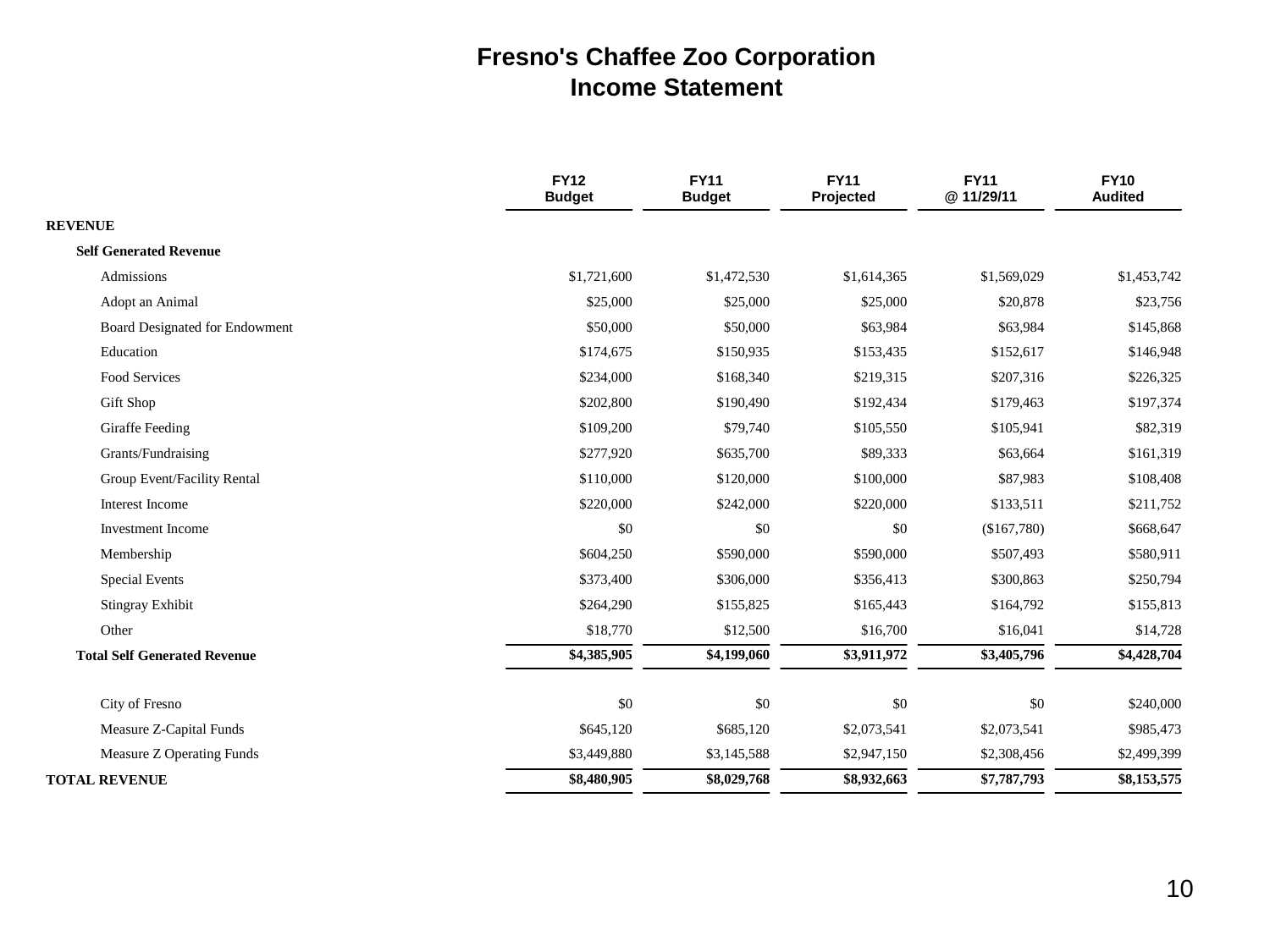#### **Fresno's Chaffee Zoo Corporation Income Statement**

|                                             | <b>FY12</b><br><b>Budget</b> | <b>FY11</b><br><b>Budget</b> | <b>FY11</b><br>Projected | <b>FY11</b><br>@11/29/11 | <b>FY10</b><br><b>Audited</b> |
|---------------------------------------------|------------------------------|------------------------------|--------------------------|--------------------------|-------------------------------|
|                                             |                              |                              |                          |                          |                               |
| <b>EXPENSES</b>                             |                              |                              |                          |                          |                               |
| <b>OPERATING EXPENSES</b>                   |                              |                              |                          |                          |                               |
| <b>Personnel Expenses</b><br>Administration | \$613,767                    | \$671,809                    | \$485,927                | \$419,307                | \$600,095                     |
| Animal                                      | \$1,596,523                  |                              |                          |                          |                               |
| Education                                   |                              | \$1,603,882                  | \$1,494,097              | \$1,253,057              | \$1,396,938                   |
| Maintenance/Horticulture                    | \$690,258                    | \$578,910                    | \$593,473                | \$512,328                | \$520,265                     |
|                                             | \$650,015                    | \$661,660                    | \$583,897                | \$506,562                | \$582,086                     |
| Membership/Development/Marketing            | \$376,555                    | \$409,033                    | \$351,997                | \$312,607                | \$308,334                     |
| Veterinary                                  | \$206,718                    | \$199,390                    | \$188,500                | \$162,613                | \$154,684                     |
| <b>Visitor Services</b>                     | \$512,964                    | \$500,519                    | \$479,746                | \$408,341                | \$430,521                     |
| <b>Total Personnel Expenses</b>             | \$4,646,800                  | \$4,625,203                  | \$4,177,637              | \$3,574,815              | \$3,992,923                   |
| <b>Other Expenses</b>                       |                              |                              |                          |                          |                               |
| Advertising                                 | \$296,750                    | \$297,250                    | \$296,750                | \$249,941                | \$318,755                     |
| <b>Animal Feed</b>                          | \$244,200                    | \$237,700                    | \$237,700                | \$209,255                | \$221,480                     |
| Computer/Software                           | \$34,280                     | \$41,180                     | \$31,180                 | \$24,458                 | \$28,221                      |
| Conservation                                | \$20,000                     | \$20,000                     | \$30,000                 | \$20,577                 | \$29,200                      |
| <b>Depreciation Expense</b>                 | \$235,272                    | \$233,417                    | \$161,554                | \$133,231                | \$154,936                     |
| Dues                                        | \$33,450                     | \$33,450                     | \$32,850                 | \$33,338                 | \$27,171                      |
| Equipment                                   | \$145,660                    | \$135,830                    | \$133,632                | \$104,710                | \$108,166                     |
| Fleet                                       | \$41,250                     | \$38,010                     | \$37,585                 | \$35,295                 | \$29,036                      |
| Food/Catering                               | \$58,100                     | \$71,050                     | \$51,157                 | \$35,236                 | \$71,702                      |
| Insurance                                   | \$140,000                    | \$145,000                    | \$140,000                | \$131,407                | \$130,329                     |
| <b>Miscellaneous Business</b>               | \$9,700                      | \$10,165                     | \$10,530                 | \$7,261                  | \$6,678                       |
| Office Supplies                             | \$33,145                     | \$26,315                     | \$33,095                 | \$30,833                 | \$24,469                      |
| Postage                                     | \$44,045                     | \$46,501                     | \$41,475                 | \$29,602                 | \$31,214                      |
| Printing                                    | \$88,250                     | \$80,650                     | \$90,198                 | \$81,965                 | \$66,627                      |
| Repairs and Replacements                    | \$205,750                    | \$200,850                    | \$200,930                | \$181,073                | \$179,044                     |
| Service/Bank/Credit Card Fees               | \$85,040                     | \$79,090                     | \$84,520                 | \$79,211                 | \$70,852                      |
| Signage                                     | \$15,000                     | \$9,700                      | \$27,000                 | \$26,379                 | \$15,654                      |
| <b>Specialized Services</b>                 | \$582,110                    | \$476,535                    | \$536,714                | \$481,076                | \$470,389                     |
| <b>Staff Development</b>                    | \$58,250                     | \$59,774                     | \$54,474                 | \$45,093                 | \$40,849                      |
| Supplies                                    | \$219,350                    | \$231,115                    | \$249,650                | \$229,754                | \$230,252                     |
|                                             |                              |                              |                          |                          |                               |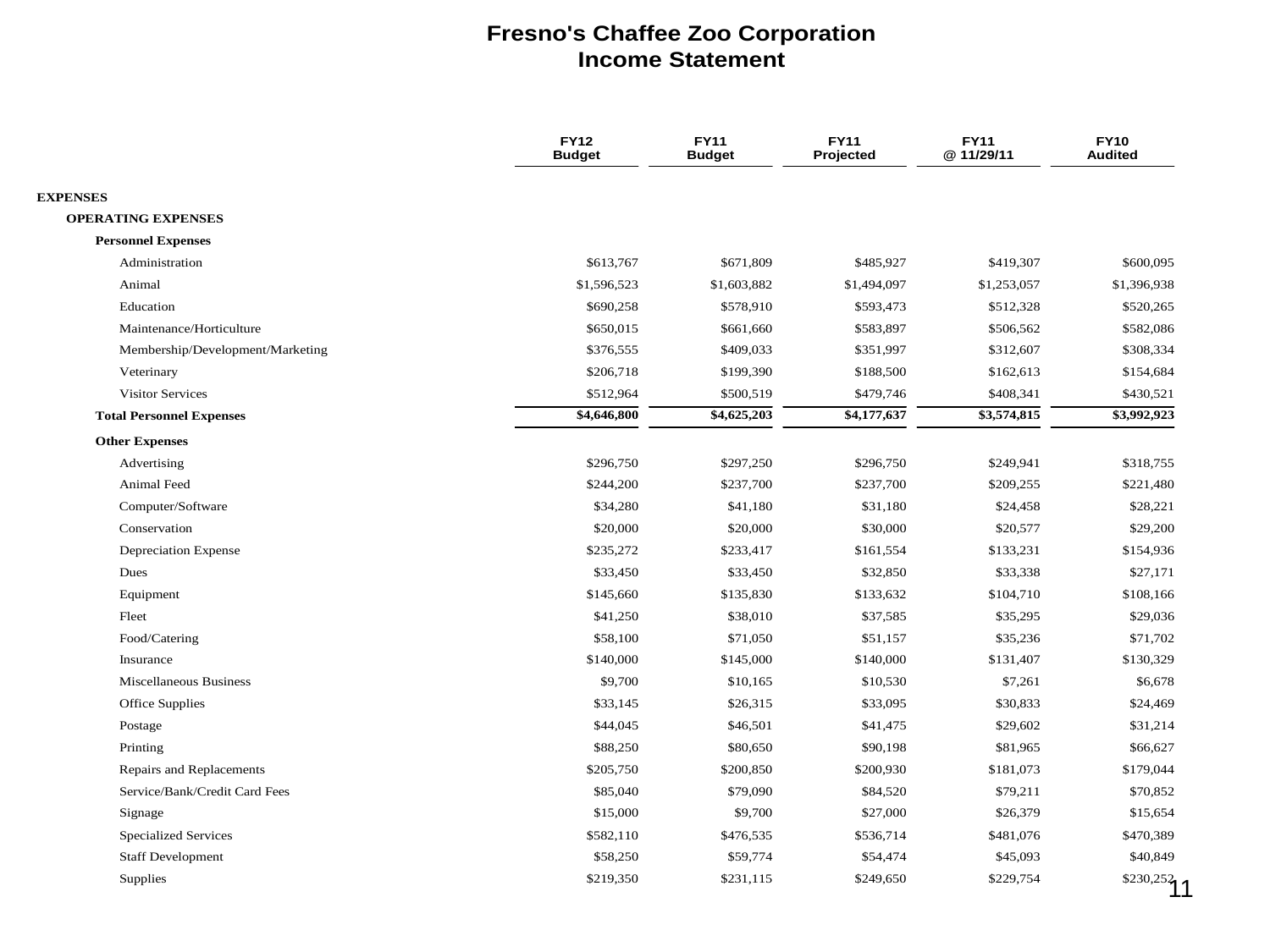#### **Fresno's Chaffee Zoo Corporation Income Statement**

|                                        | <b>FY12</b><br><b>Budget</b> | <b>FY11</b><br><b>Budget</b> | <b>FY11</b><br>Projected | <b>FY11</b><br>@11/29/11 | <b>FY10</b><br><b>Audited</b> |
|----------------------------------------|------------------------------|------------------------------|--------------------------|--------------------------|-------------------------------|
| Telephone                              | \$42,880                     | \$40,600                     | \$40,382                 | \$33,770                 | \$38,924                      |
| Uniforms                               | \$30,400                     | \$23,750                     | \$29,765                 | \$27,648                 | \$24,400                      |
| <b>Utilities</b>                       | \$452,000                    | \$400,000                    | \$387,417                | \$317,283                | \$367,570                     |
| Other                                  | \$84,150                     | \$100,050                    | \$73,109                 | \$56,444                 | \$56,655                      |
| <b>Total Other Expenses</b>            | \$3,199,032                  | \$3,037,982                  | \$3,011,667              | \$2,604,840              | \$2,742,573                   |
| <b>TOTAL OPERATING EXPENSES</b>        | \$7,845,832                  | \$7,663,185                  | \$7,189,304              | \$6,179,655              | \$6,735,495                   |
| <b>EIR and Capital Expansion</b>       |                              |                              |                          |                          |                               |
| Capital Expenses                       | \$150,000                    | \$100,000                    | \$310,000                | \$235,427                | \$316,780                     |
| <b>Total EIR and Capital Expansion</b> | \$150,000                    | \$100,000                    | \$310,000                | \$235,427                | \$316,780                     |
| <b>TOTAL EXPENSES</b>                  | \$7,995,832                  | \$7,763,185                  | \$7,499,304              | \$6,415,082              | \$7,052,275                   |
| <b>BEGINNING FUND BALANCE</b>          | \$12,783,871                 | \$11,454,495                 | \$11,454,495             | \$11,454,495             | \$10,353,195                  |
| <b>NET SURPLUS/(DEFICIT)</b>           | \$485,073                    | \$266,583                    | \$1,433,359              | \$1,372,711              | \$1,101,300                   |
| <b>ENDING FUND BALANCE</b>             | \$13,268,944                 | \$11,721,078                 | \$12,887,854             | \$12,827,206             | \$11,454,495                  |